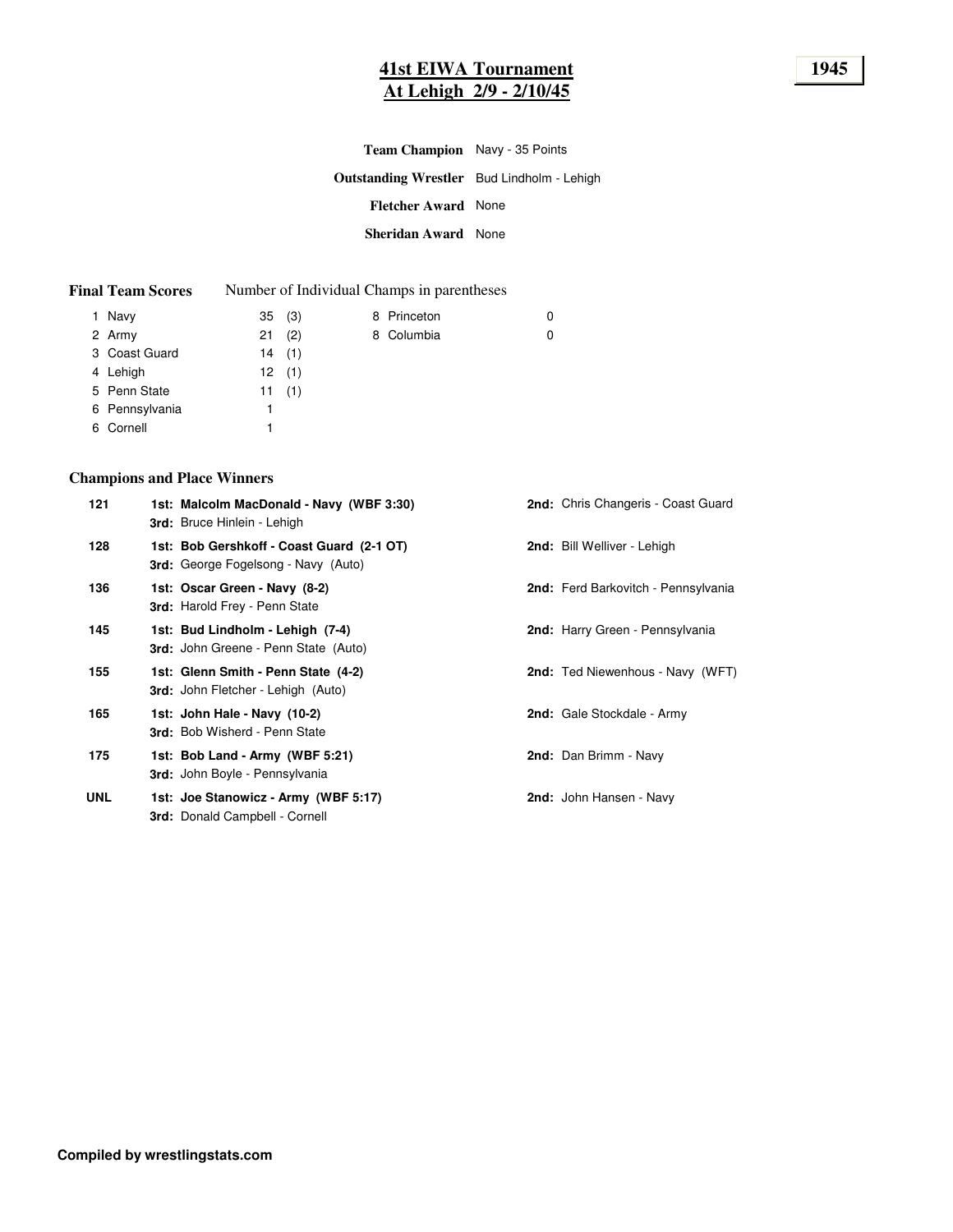# **2/9/1945 and 2/10/1945 at Lehigh 1945 EIWA Championship Page 1 of 8**

### **121 Weight Class**

| Silberman, Cornell           |                      |                             |                                    |
|------------------------------|----------------------|-----------------------------|------------------------------------|
| Bye                          | Silberman            |                             |                                    |
| Bye                          |                      | Silberman                   |                                    |
| Bye                          |                      |                             |                                    |
| Malcolm MacDonald, Navy      |                      |                             | Malcolm MacDonald Fall 2:30        |
| Bye                          | Malcolm MacDonald    |                             |                                    |
| Charles Hall, Princeton      |                      | Malcolm MacDonald Fall 1:55 |                                    |
| Bye                          | <b>Charles Hall</b>  |                             |                                    |
| Bruce Hinlein, Lehigh        |                      |                             | <b>Malcolm MacDonald Fall 3:30</b> |
| Bye                          | <b>Bruce Hinlein</b> |                             |                                    |
| Stidham, Army                |                      | Bruce Hinlein 9-2           |                                    |
| Bye                          | Stidham              |                             |                                    |
| Chris Changeris, Coast Guard |                      |                             | Chris Changeris 10-6               |
| Bye                          | Chris Changeris      |                             |                                    |
| Bye                          |                      | Chris Changeris 6-1         |                                    |
| George Schautz, Penn State   | George Schautz       |                             |                                    |
|                              |                      | <b>Consolation Bouts</b>    |                                    |

### **Second Place**

WRB Second Charles Hall, Princeton defeated Silberman, Cornell

Final Second Chris Changeris, Coast Guard defeated Charles Hall, Princeton

| <b>WRB Third</b>   | Bruce Hinlein, Lehigh defeated George Schautz, Penn State |
|--------------------|-----------------------------------------------------------|
| <b>Final Third</b> | Bruce Hinlein, Lehigh defeated Charles Hall, Princeton    |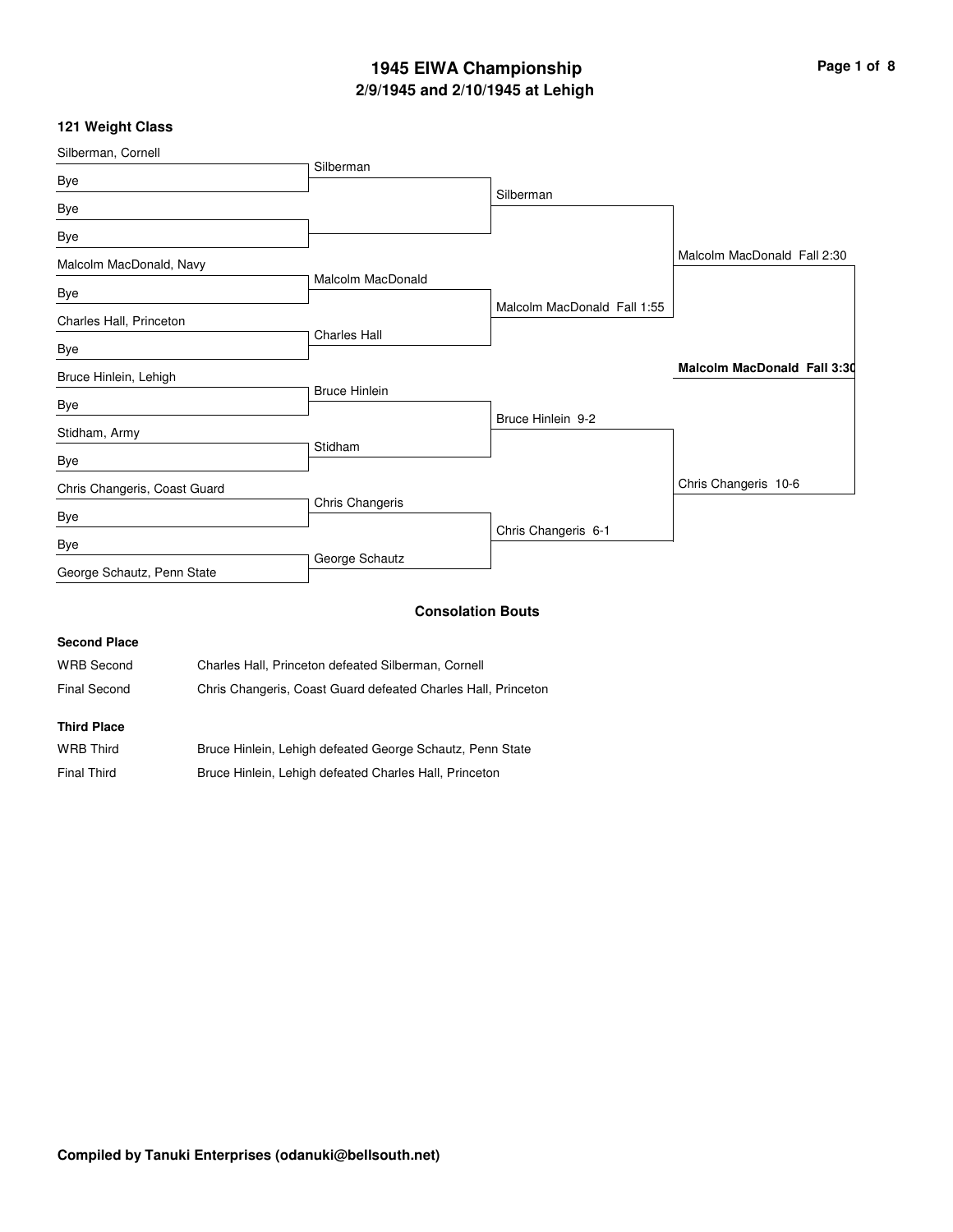# **2/9/1945 and 2/10/1945 at Lehigh 1945 EIWA Championship Page 2 of 8**

### **128 Weight Class**

| George Fogelsong, Navy        |                      |                         |                      |
|-------------------------------|----------------------|-------------------------|----------------------|
| Bye                           | George Fogelsong     |                         |                      |
| Bye                           |                      | George Fogelsong        |                      |
| Bye                           |                      |                         |                      |
| John Hetherston, Pennsylvania |                      |                         | George Fogelsong 4-0 |
| Bye                           | John Hetherston      |                         |                      |
| Wynn, Cornell                 |                      | John Hetherston 8-2     |                      |
| Bye                           | Wynn                 |                         |                      |
| Bob Gershkoff, Coast Guard    |                      |                         | Bob Gershkoff 2-1 OT |
|                               | Bob Gershkoff        |                         |                      |
| Bye                           |                      | Bob Gershkoff Fall 7:51 |                      |
| Bill Welliver, Lehigh         | <b>Bill Welliver</b> |                         |                      |
| Bye                           |                      |                         |                      |
| McBride, Army                 |                      |                         | Bob Gershkoff 7-5    |
| Bye                           | <b>McBride</b>       |                         |                      |
| Bye                           |                      | McBride Fall 3:55       |                      |
| Grant Davis, Penn State       | <b>Grant Davis</b>   |                         |                      |
|                               |                      | Association Books       |                      |

#### **Consolation Bouts**

## **Second Place**

| <b>WRB Second</b> | Bill Welliver, Lehigh defeated McBride, Army          |
|-------------------|-------------------------------------------------------|
| Final Second      | Bill Welliver, Lehigh defeated George Fogelsong, Navy |

### **Third Place**

Final Third George Fogelsong, Navy automatic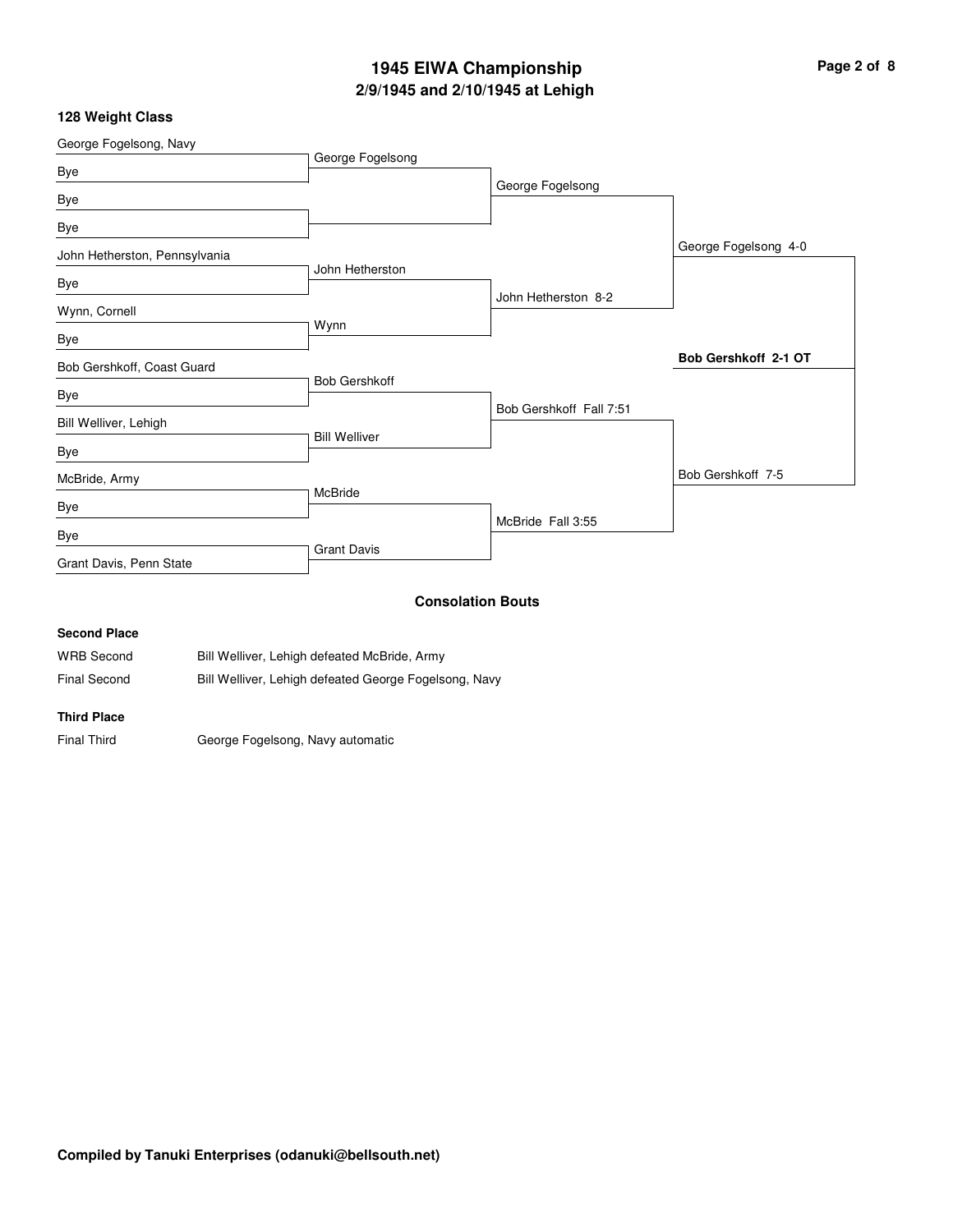# **2/9/1945 and 2/10/1945 at Lehigh 1945 EIWA Championship Page 3 of 8**

## **136 Weight Class**

| Oscar Green, Navy             |                    |                     |                       |
|-------------------------------|--------------------|---------------------|-----------------------|
| Bye                           | Oscar Green        |                     |                       |
|                               |                    | Oscar Green 8-2     |                       |
| Earle Margerison, Lehigh      | Earle Margerison   |                     |                       |
| Bye                           |                    |                     |                       |
| Bye                           |                    |                     | Oscar Green Fall 4:57 |
| Bye                           |                    |                     |                       |
| Dave Huntington, Cornell      |                    | Dave Huntington     |                       |
| Bye                           | Dave Huntington    |                     |                       |
| Bob MacRae, Columbia          |                    |                     | Oscar Green 8-2       |
|                               | <b>Bob MacRae</b>  |                     |                       |
| Bye                           |                    | Bob MacRae 2-0      |                       |
| Greig, Coast Guard            | Greig              |                     |                       |
| Bye                           |                    |                     |                       |
| Ferd Barkovitch, Pennsylvania |                    |                     | Ferd Barkovitch 10-2  |
| Bye                           | Ferd Barkovitch    |                     |                       |
| Bye                           |                    | Ferd Barkovitch 6-0 |                       |
| Harold Frey, Penn State       | <b>Harold Frey</b> |                     |                       |
|                               |                    | Concolation Route   |                       |

#### **Consolation Bouts**

## **Second Place**

| <b>WRB Second</b> | Dave Huntington, Cornell defeated Earle Margerison, Lehigh      |
|-------------------|-----------------------------------------------------------------|
| Final Second      | Ferd Barkovitch, Pennsylvania defeated Dave Huntington, Cornell |

| <b>WRB Third</b>   | Harold Frey, Penn State defeated Bob MacRae, Columbia     |
|--------------------|-----------------------------------------------------------|
| <b>Final Third</b> | Harold Frey, Penn State defeated Dave Huntington, Cornell |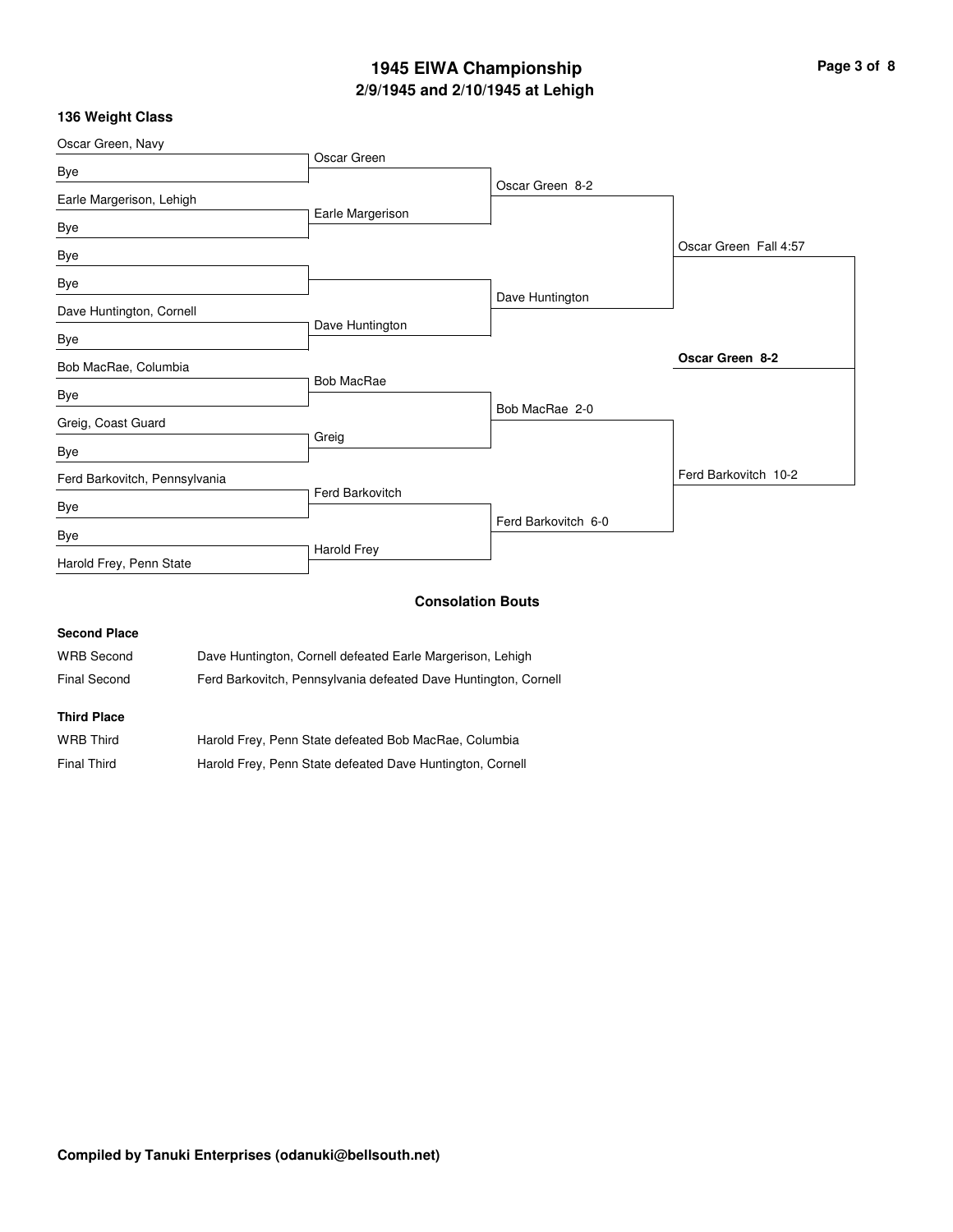# **2/9/1945 and 2/10/1945 at Lehigh 1945 EIWA Championship Page 4 of 8**

### **145 Weight Class**

| John Steffy, Coast Guard  |                     |                          |                  |
|---------------------------|---------------------|--------------------------|------------------|
| Bye                       | John Steffy         |                          |                  |
|                           |                     | John Steffy WDF          |                  |
| Carl Ferris, Cornell      | <b>Carl Ferris</b>  |                          |                  |
| Bye                       |                     |                          |                  |
| John Greene, Penn State   |                     |                          | John Greene 8-1  |
|                           | John Greene         |                          |                  |
| Bye                       |                     | John Greene 6-0          |                  |
| Yoxall, Columbia          |                     |                          |                  |
| Bye                       | Yoxall              |                          |                  |
| Bud Lindholm, Lehigh      |                     |                          | Bud Lindholm 7-4 |
|                           | <b>Bud Lindholm</b> |                          |                  |
| Bye                       |                     | Bud Lindholm Fall 4:11   |                  |
| Harry Green, Pennsylvania |                     |                          |                  |
| Bye                       | Harry Green         |                          |                  |
|                           |                     |                          |                  |
| Lyle Edwards, Army        |                     |                          | Bud Lindholm 7-0 |
| Bye                       | Lyle Edwards        |                          |                  |
|                           |                     | Lyle Edwards 9-4         |                  |
| Bye                       | Foust               |                          |                  |
| Foust, Navy               |                     |                          |                  |
|                           |                     | <b>Consolation Bouts</b> |                  |
| <b>Second Place</b>       |                     |                          |                  |
|                           |                     |                          |                  |

| <b>WRB Second</b>   | Harry Green, Pennsylvania defeated Lyle Edwards, Army      |
|---------------------|------------------------------------------------------------|
| <b>Final Second</b> | Harry Green, Pennsylvania defeated John Greene, Penn State |

**Third Place**

Final Third **John Greene, Penn State automatic**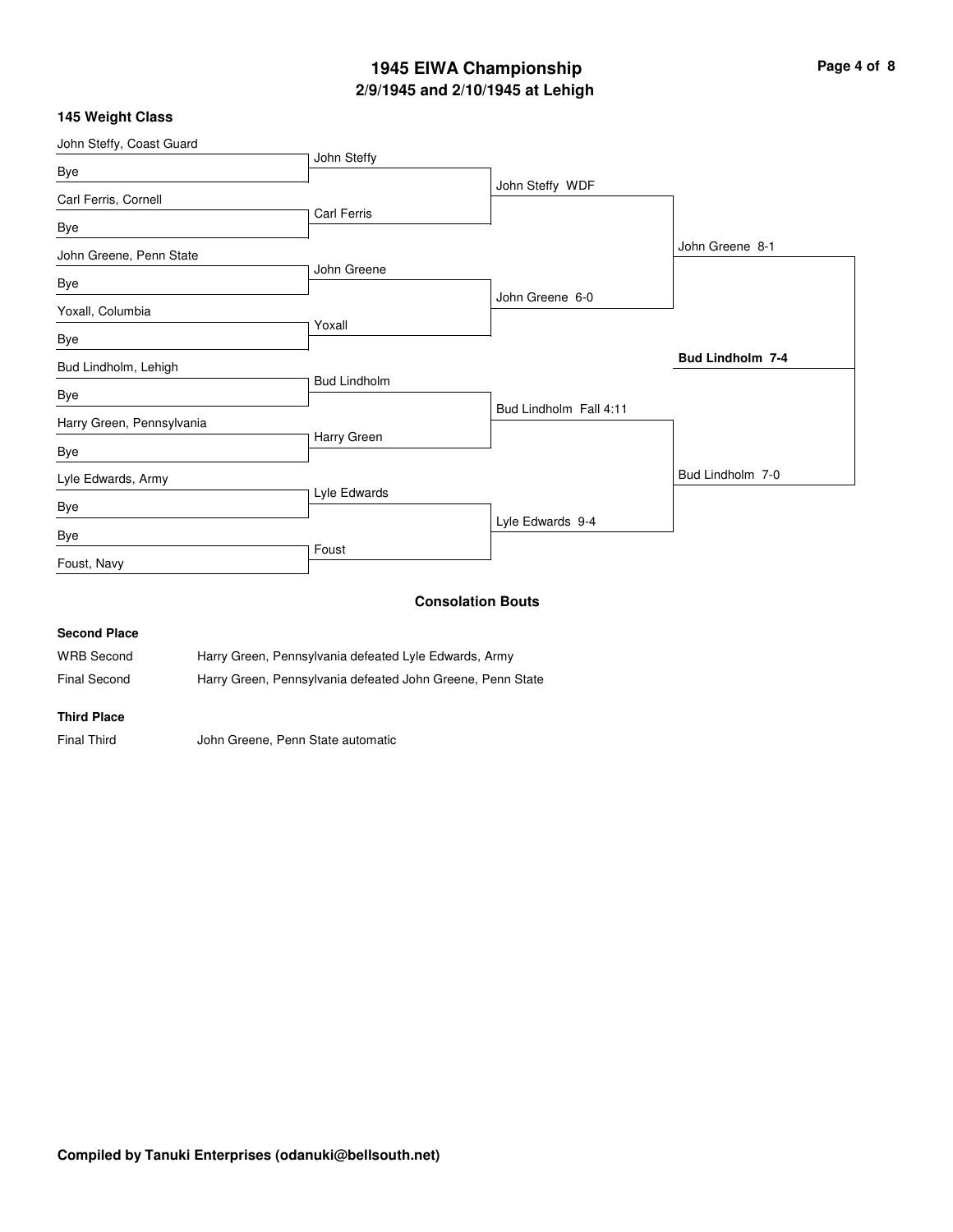# **2/9/1945 and 2/10/1945 at Lehigh 1945 EIWA Championship Page 5 of 8**

### **155 Weight Class**

| Ted Niewenhous, Lehigh     |                       |                          |                    |
|----------------------------|-----------------------|--------------------------|--------------------|
| Bye                        | <b>Ted Niewenhous</b> |                          |                    |
|                            |                       | Ted Niewenhous 8-2       |                    |
| Popik, Cornell             | Popik                 |                          |                    |
| Bye                        |                       |                          |                    |
| George Fee, Army           |                       |                          | Ted Niewenhous 5-4 |
| Bye                        | George Fee            |                          |                    |
|                            |                       | George Fee Fall 1:57     |                    |
| Hildebrandt, Coast Guard   | Hildebrandt           |                          |                    |
| Bye                        |                       |                          |                    |
| Glenn Smith, Penn State    |                       |                          | Glenn Smith 4-2    |
|                            | Glenn Smith           |                          |                    |
| Bye                        |                       | Glenn Smith Fall 1:50    |                    |
| Clarke, Columbia           | Clarke                |                          |                    |
| Bye                        |                       |                          |                    |
| John Welling, Pennsylvania |                       |                          | Glenn Smith 2-1    |
| Bye                        | John Welling          |                          |                    |
|                            |                       | John Fletcher 13-8       |                    |
| Bye                        | John Fletcher         |                          |                    |
| John Fletcher, Navy        |                       |                          |                    |
|                            |                       | <b>Consolation Route</b> |                    |
|                            |                       |                          |                    |

#### **Consolation Bouts**

## **Second Place**

| WRB Second   | John Fletcher, Navy defeated Clarke, Columbia             |
|--------------|-----------------------------------------------------------|
| Final Second | John Fletcher, Navy defeated Ted Niewenhous, Lehigh - WFT |

### **Third Place**

Final Third Ted Niewenhous, Lehigh automatic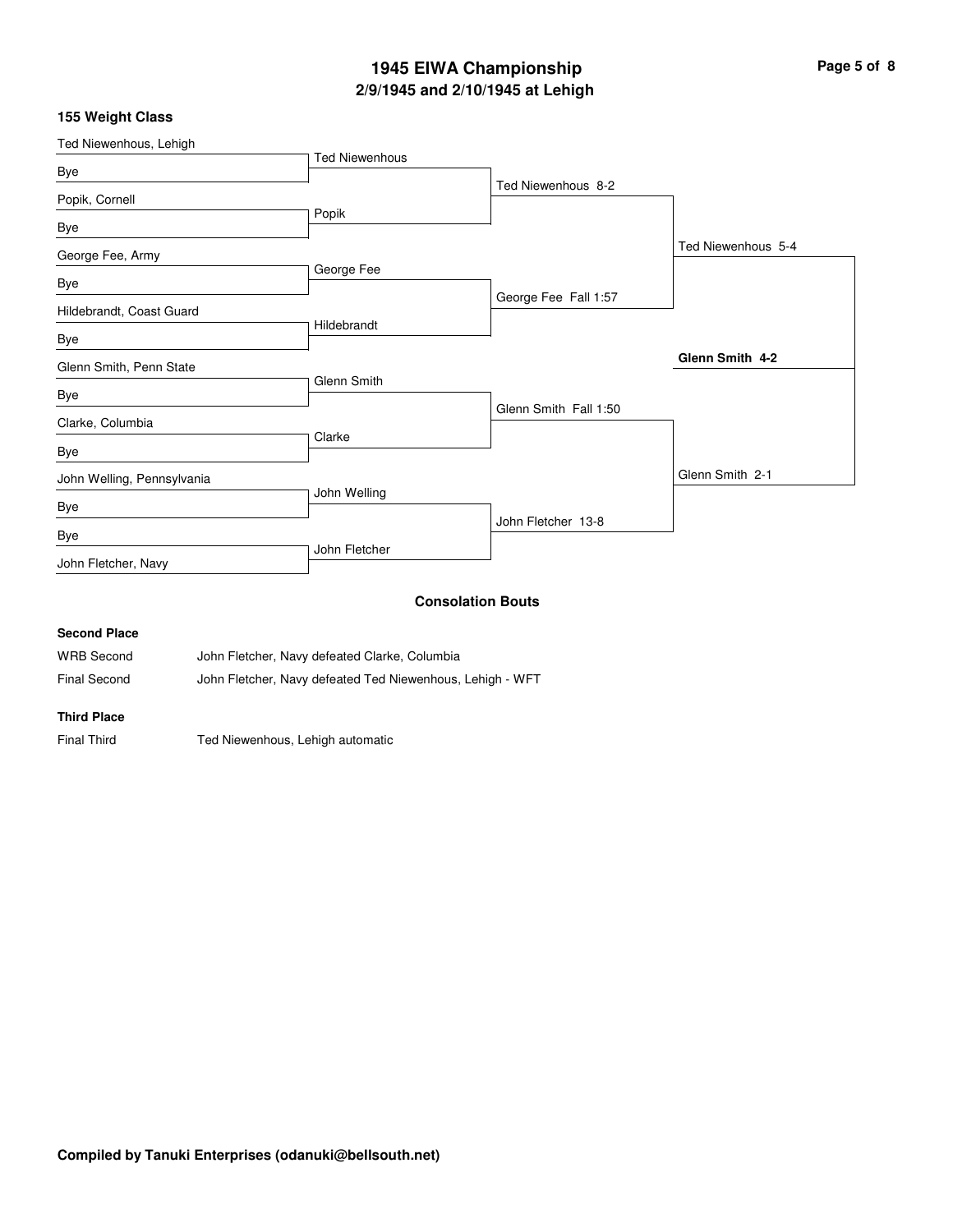# **2/9/1945 and 2/10/1945 at Lehigh 1945 EIWA Championship Page 6 of 8**

## **165 Weight Class**

| John Peters, Princeton     |                     |                          |                     |
|----------------------------|---------------------|--------------------------|---------------------|
| Bye                        | John Peters         |                          |                     |
|                            |                     | John Peters 12-5         |                     |
| Rakoski, Cornell           | Rakoski             |                          |                     |
| Bye                        |                     |                          |                     |
| Gale Stockdale, Army       |                     |                          | Gale Stockdale 14-7 |
|                            | Gale Stockdale      |                          |                     |
| Bye                        |                     | Gale Stockdale Fall 6:13 |                     |
| Jack Roberts, Pennsylvania | <b>Jack Roberts</b> |                          |                     |
| Bye                        |                     |                          |                     |
| John Hale, Navy            |                     |                          | John Hale 10-2      |
| Bye                        | John Hale           |                          |                     |
|                            |                     | John Hale Fall 2:51      |                     |
| Bob Wisherd, Penn State    | <b>Bob Wisherd</b>  |                          |                     |
| Bye                        |                     |                          |                     |
| Al Clough, Coast Guard     |                     |                          | John Hale Fall 3:38 |
| Bye                        | Al Clough           |                          |                     |
| Bye                        |                     | Al Clough Fall 4:11      |                     |
| Ed Holcombe, Lehigh        | Ed Holcombe         |                          |                     |
|                            |                     |                          |                     |

## **Consolation Bouts**

## **Second Place**

| <b>WRB Second</b> | Bob Wisherd, Penn State defeated Al Clough, Coast Guard |
|-------------------|---------------------------------------------------------|
| Final Second      | Gale Stockdale, Army defeated Bob Wisherd, Penn State   |

| <b>WRB Third</b> | John Peters, Princeton defeated Jack Roberts, Pennsylvania |
|------------------|------------------------------------------------------------|
| Final Third      | Bob Wisherd, Penn State defeated John Peters, Princeton    |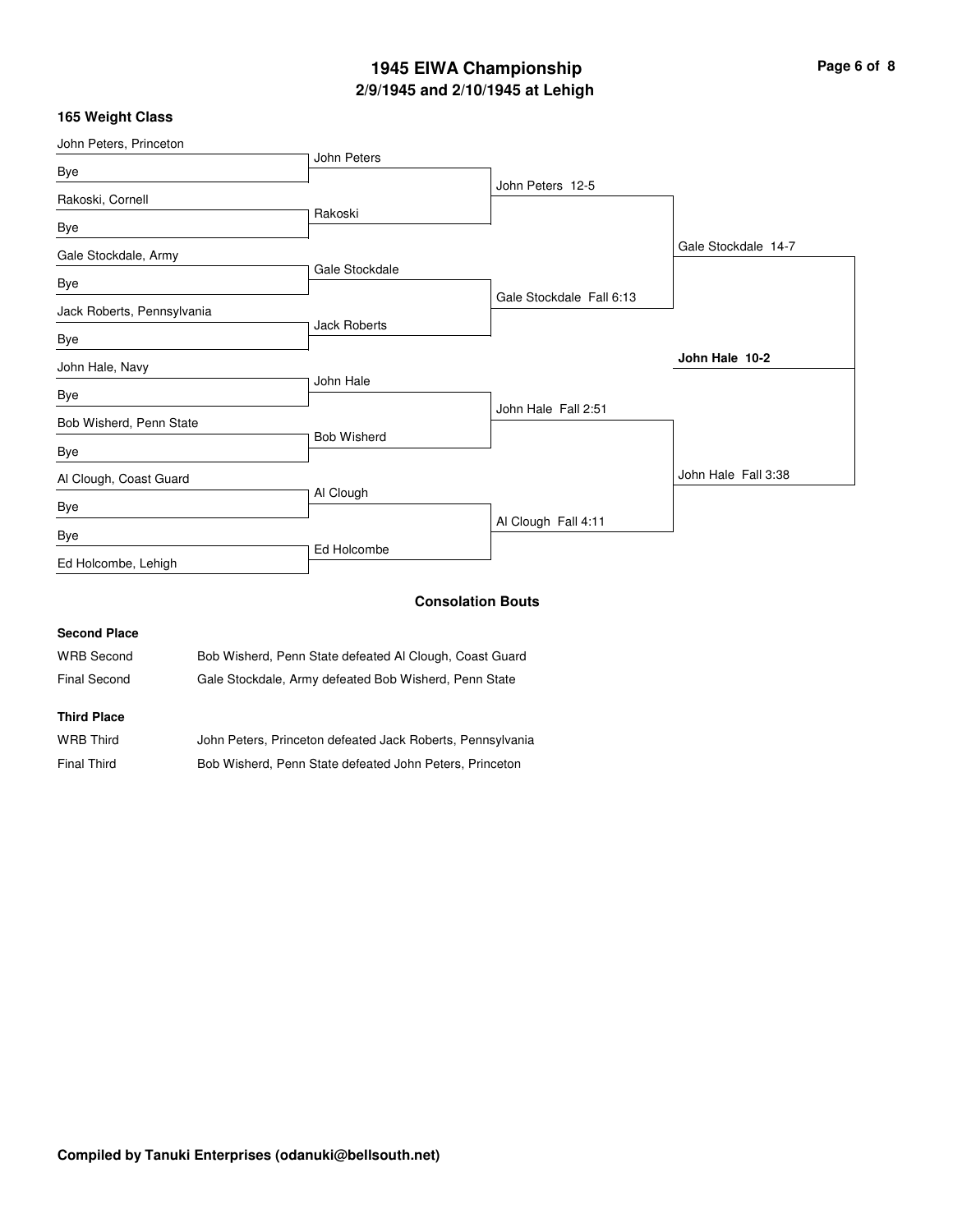# **2/9/1945 and 2/10/1945 at Lehigh 1945 EIWA Championship Page 7 of 8**

### **175 Weight Class**

| John Boyle, Pennsylvania |                   |                   |                    |
|--------------------------|-------------------|-------------------|--------------------|
| Bye                      | John Boyle        |                   |                    |
|                          |                   | John Boyle 5-1    |                    |
| W. Green, Princeton      | W. Green          |                   |                    |
| Bye                      |                   |                   |                    |
| Rodney Stieff, Cornell   |                   |                   | John Boyle 3-1     |
|                          | Rodney Stieff     |                   |                    |
| Bye                      |                   | Rodney Stieff 6-2 |                    |
| Chuck Hall, Penn State   | Chuck Hall        |                   |                    |
| Bye                      |                   |                   |                    |
| Bob Land, Army           |                   |                   | Bob Land Fall 5:21 |
|                          | <b>Bob Land</b>   |                   |                    |
| Bye                      |                   | Bob Land 8-3      |                    |
| Dan Brimm, Navy          |                   |                   |                    |
| Bye                      | Dan Brimm         |                   |                    |
| Bartoo, Coast Guard      |                   |                   | Bob Land Fall 1:26 |
| Bye                      | Bartoo            |                   |                    |
|                          |                   | Bartoo Fall 6:40  |                    |
| Bye                      | Dave Gerb         |                   |                    |
| Dave Gerb, Lehigh        |                   |                   |                    |
|                          | Concolation Route |                   |                    |

#### **Consolation Bouts**

## **Second Place**

| WRB Second   | Dan Brimm, Navy defeated Bartoo, Coast Guard      |
|--------------|---------------------------------------------------|
| Final Second | Dan Brimm, Navy defeated John Boyle, Pennsylvania |

### **Third Place**

Final Third John Boyle, Pennsylvania automatic